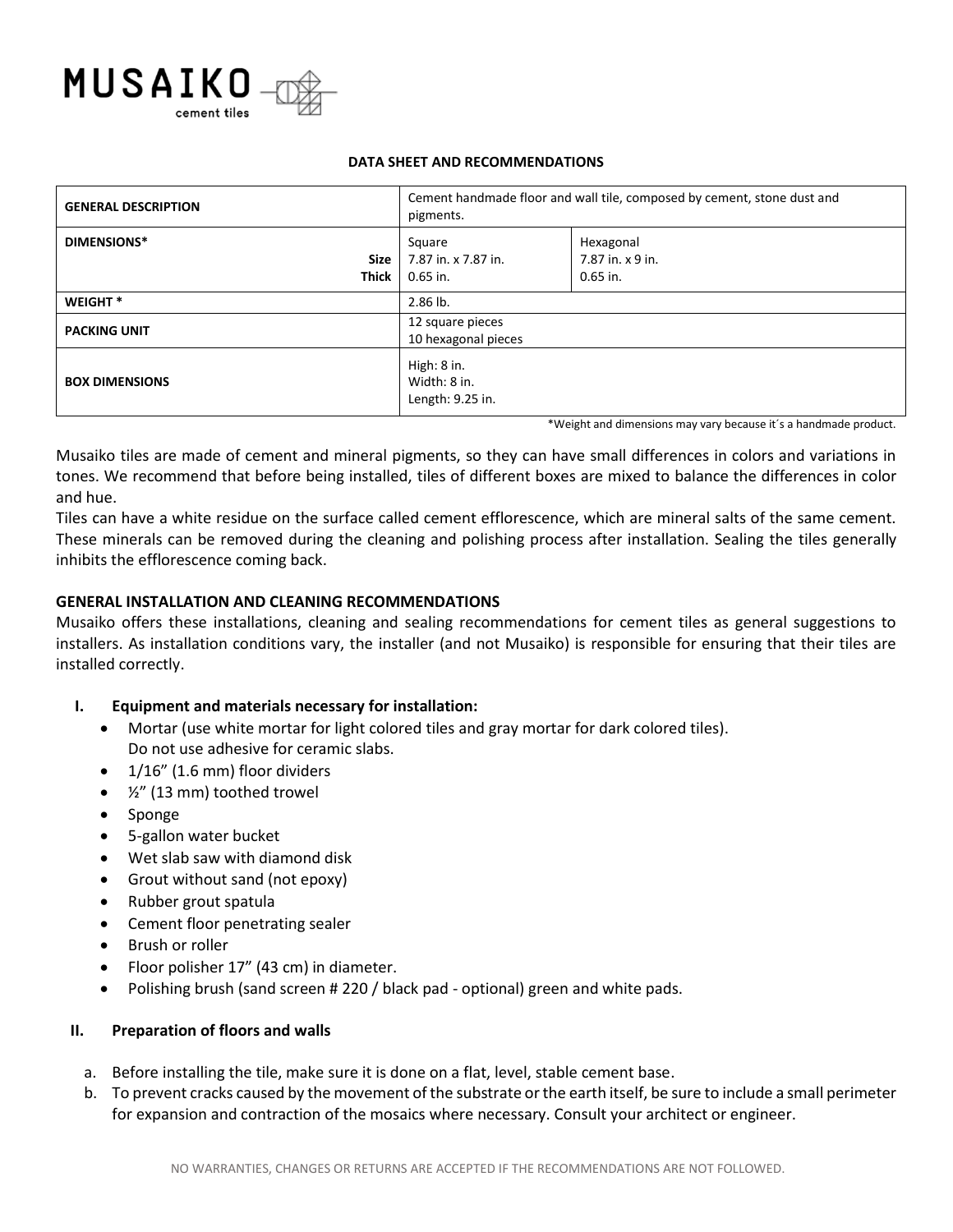

c. For installation on walls they can be installed on drywall, cement blocks or cement panels (for wet areas). The surface must be flat, smooth and dry. Any paint residue or unevenness should be patched or leveled. Be sure to use a Thinset (thin layer mortar) behind the cement panel to fill the gaps or unevenness.

## **III. Tile installation**

- a. Decide the location of the tiles and place them in position to ensure the correct order before installing them. Start at the center of the pattern and then place the border mosaics. Finally place the exterior mosaics and cut them to adjust using a wet saw with a diamond blade.
- b. Using a sponge, completely wet the back of the mosaic to make it easier for the mortar to adhere to the tile.
- c. Apply the mortar mixture to the floor surface evenly, using the 13 mm notched trowel. Then, apply the mortar to the back of the mosaic, covering it completely. Always place the mortar in the same direction, otherwise air bubbles can get caught causing the tiles to rise.
- d. Do not use any rubber mallet, instead, with your hands press on the tile to place it in the correct position and level so that the tile is level with the first tile already installed. Make sure the tiles are perfectly level throughout the installation, since the tiles cannot be matched with the polisher, as is the case with marble or granite.
- e. Leave a 1.6 mm (1/16 ") gap for the grout between each tile and continue installing until all the tiles are in place. Use the 1.6 mm (1/16") spacers.
- f. Do not allow any mortar residue to remain on the tile. Be sure to remove it immediately with the wet sponge. This will make the final cleaning of the tile easier.
- g. Let the mortar dry completely for about 2 to 4 days before applying the grout.

#### **IV. Gruot application**

- a. DO NOT USE DARK GROUT because it has carbon pigment; this type of pigment is very invasive and can stain the clear parts of the tile. It is better to use a grout without sand in light colors such as white, light gray or bone color. It is not recommended to use Epoxy grout / melt because it will cause irreversible damage to the mosaics. To avoid staining the mosaic with the melted, you should always clean it immediately with the damp sponge.
- b. Apply the grout with the help of the rubber spatula. Do not allow the grout to dry on the surface of the tile for a long period of time. The boards must be completely full.
- c. We emphasize once again not to leave grout residue on the surface of the tile.
- d. Spray the grout with water two or three times a day to slow down the hydration process and minimize cracking or shrinking.

## **V. Cleaning the tiles with a polishing machine**

- a. After the grout has dried (about 48 hours later), use the polishing machine 17 "at 170 RPM using either the black pad or the green pad on the polisher brush to clean the cement floor completely. This will depend of how dirty the floor is. Generally, the green pad is sufficient to achieve this cleaning. Moisten the floor with enough water to make sure that the polisher is always working on the wet surface, otherwise you will scratch the floor. Damp will also help remove dirt. These instructions assume that you know how to use the floor polisher.
- b. Finish polishing the floor completely, then drain excess water and dry the floor with a completely clean mop (preferably a new one). By cleaning the floor with the polisher, you will have the impression that the floor is losing its color. Do not worry, this is normal. What is happening at the moment is that the polisher is removing a small surface layer of the mosaic, but it does not cause any problems. Be sure to clean the floor completely, wash it with enough water, and dry it well so that no residue of color remains on it.